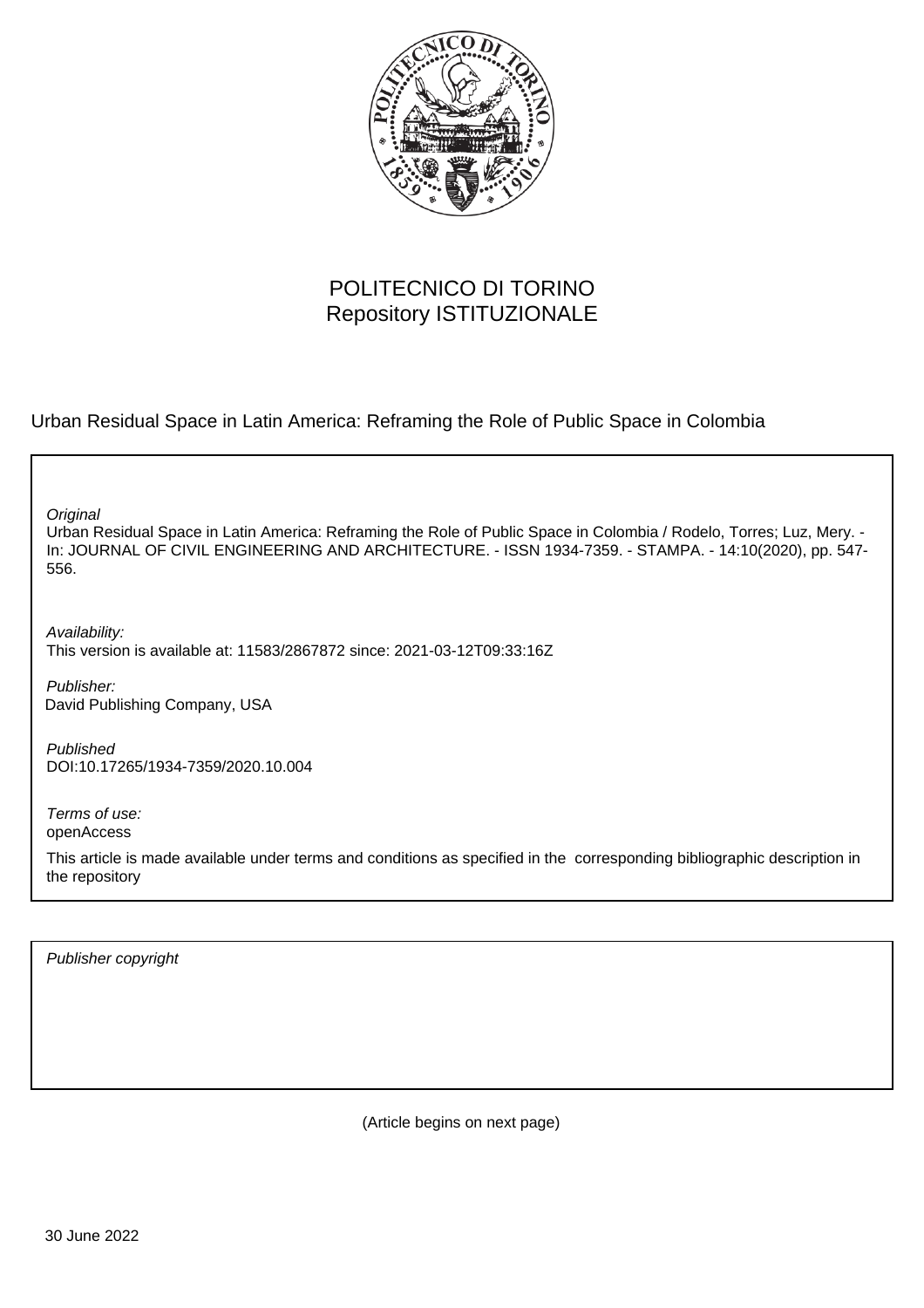

# **Urban Residual Space in Latin America: Reframing the Role of Public Space in Colombia**

#### Luz Mery Rodelo Torres

*Department of Architecture and Design, Polytechnic of Turin, Corso Duca degli Abruzzi, 24, Turin 10129, Italy* 

**Abstract:** The metropolises of the global south are often considered out of rules as a distinct urban "species" while cities of the global north are commonly recognized for their development, organization, and operation. The duality that arises in Latin American cities is between the advancement of its infrastructure and the provision of goods and services. This duality is physically manifested in urban space, as well as the increase of spatial segregation and social inequality. Fragments, patches, archipelagos, and countless denominations that narrow the "disorder" of these cities contrast with the good practices they develop to increase the quality of life of their inhabitants. Life in public space is one of the interrelationships that occur in cities, but in some spaces in Latin American cities are considered fragments and uncertain spaces of the city without defined uses due to the characteristics of some of these spaces. These spaces, specifically in Colombian cities, commonly divide the large areas of poverty with the few areas of wealth, providing greater inequality and socio-spatial segregation. Considering Latin America as the most violent and inequitable region in the world explains why the research of recent decades in these cities has focused on understanding the causes and finding answers to minimize poverty, and inequality. These phenomena will not find the full answers in architecture nor urbanism; however, actions from these two disciplines are required to materialize opportunities for all the cities. Thus, the purpose of the research, based on literature review, methodological terms, and collection of information is reframing the role of public space as a potential for articulation with the deficit of public space and as a tool of urban development.

**Key words:** Public space, El Pozòn neighbourhood, Cartagena de Indias, urban fragmentation.

#### **1. Introduction**

 $\overline{a}$ 

The phenomenon of spatial segregation, as well as social inequality in Latin America, is not recent. For decades, it has been one of the pillars of research in architecture and urbanism, analysing how this phenomenon leads to the vicious cycle of poverty. Therefore, research on access to land tenure, dignified housing, stable employment, environmental quality, public space, among other topics, aims to find answers in the reduction of social inequality in Latin American countries. One of the factors affecting the spatial segregation of people is the distant location of goods and services for the population living in areas on the outskirts of the city. In the case of Colombia, there are population groups that do not have easy access to a decent housing, and they quickly find themselves in the belts of misery and perpetuate their poverty. In addition, a large part of this population is victims of armed displacement by illegal groups occupying their rural areas of origin. Despite their situation, they create spaces for recreation and integration with initiatives to activate public space in the areas of informality they occupy.

Although the phenomenon of socio-spatial segregation is more latent in the populations that inhabit the poverty belts of the country's cities, it is not exclusive to this population. Some socioeconomic instruments were created and as a result, populations with more income contribute with economic subsidies to the populations with less income. Colombia is a country that has a mechanism for classifying residential property by socio-economic strata, and this has contributed in part to the segregation that exists in the urban space between the country's social and economic classes.

**Corresponding author:** Luz Mery Rodelo Torres, Ph.D. candidate in architecture, history and project, research field: architecture.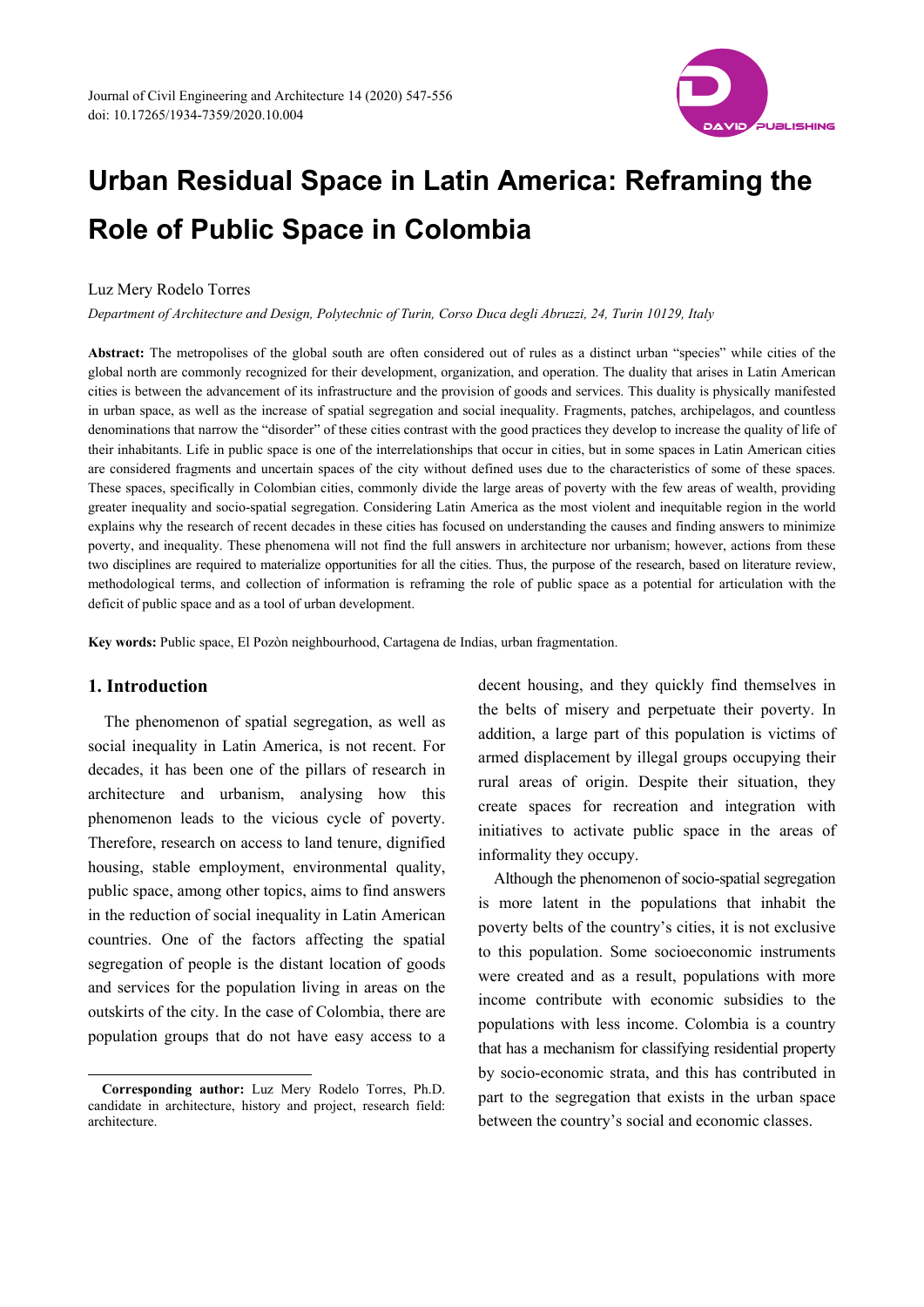Law 142 of 1994 of the Republic of Colombia, states the classification of the socio-economic stratification of the houses is made based on its council tax to determine the cost of the payment of the public services (water, energy, and gas). The range of classification is represented by the following social stratum levels: 6 (High), 5 (Medium-High), 4 (Medium), 3 (Medium-Low), 2 (Low), to social stratum 1 (Low-Low). Based on their levels, the two highest social strata (6 and 5) contribute the most declared allowance in a percentage for payment of the public services compared to the three lower socioeconomic strata (3, 2, and 1). The intermediate socioeconomic stratum (4 Medium) does not subsidize nor subsidized.

Although this regulation was created to generate a contribution from the higher income populations in the form of a subsidy to those with less income, this classification has soon deformed the different forms of appropriation of public space in social and cultural terms. The logic of the real estate market has shaped the different areas developed in cities, creating urbanizations that are then classified in the corresponding stratum. The quality of the construction, facades, and design finishes of these urbanizations correspond to socioeconomic strata in the cities. The same is true for public space, which is the product of the space assignments, that construction companies are required by law to make. As people are classified by these socioeconomic strata, they use certain types of public spaces in Colombian cities and are segregated from others.

On the other hand, two realities coexist in Colombian cities in the use of space: enjoyment in both formal and informal areas. The use of public space does not escape these two remarkable realities that developed independently of their condition as triggers and organizers of coexistence and exchange. However, the waste spaces that proliferate in the cities due to infrastructure projects are mainly related to mobility. These spaces develop another type of space: the urban waste space as a remnant and fragment generates greater spatial segregation. The BRT (Bus Rapid Transit) has allowed the connection of cities from north to south, facilitating the movement of people living far from their areas of activity. Cities such as Cartagena de Indias have had among the results of the implementation of these transport systems, the appearance of residual spaces that have further fragmented the city.

From the analysis developed in areas with informality in Cartagena de Indias, it is evident not only the quantitative lack of public space but also the access to the quality of these. Nevertheless, the idea of reframing the value in use and appropriation of public space can be helpful regardless of their condition of formality or informality.

## **2. The Role of Public Space in Cities with Spatial Segregation and Social Inequality**

Public space is the meeting place for citizens. It is the main space in which we exert our social skills and express our needs and desires as a society. Public space is essentially the place where we are all equal—or at least—we should be. In that meeting, we converge our habits, customs, cultures, ways of living, and traditions. Public space is created and developed for the collective well-being and enjoyment of healthy recreation. The traditional, cultural, commercial, and other manifestations that take place in the public space produce the exchange of knowledge and experiences that allow us to enjoy the public.

Latin American cities have characteristics in the use and appropriation of public space related to their social reality and spatial quality. In these cities, the public space besides being a meeting point and enjoyment becomes the place not only of access to daily sustenance but also of development informal economic activities. This situation exerts conditions of power on the population that uses public space as a place for recreation over those who use it as an informal workspace. The main exchange between the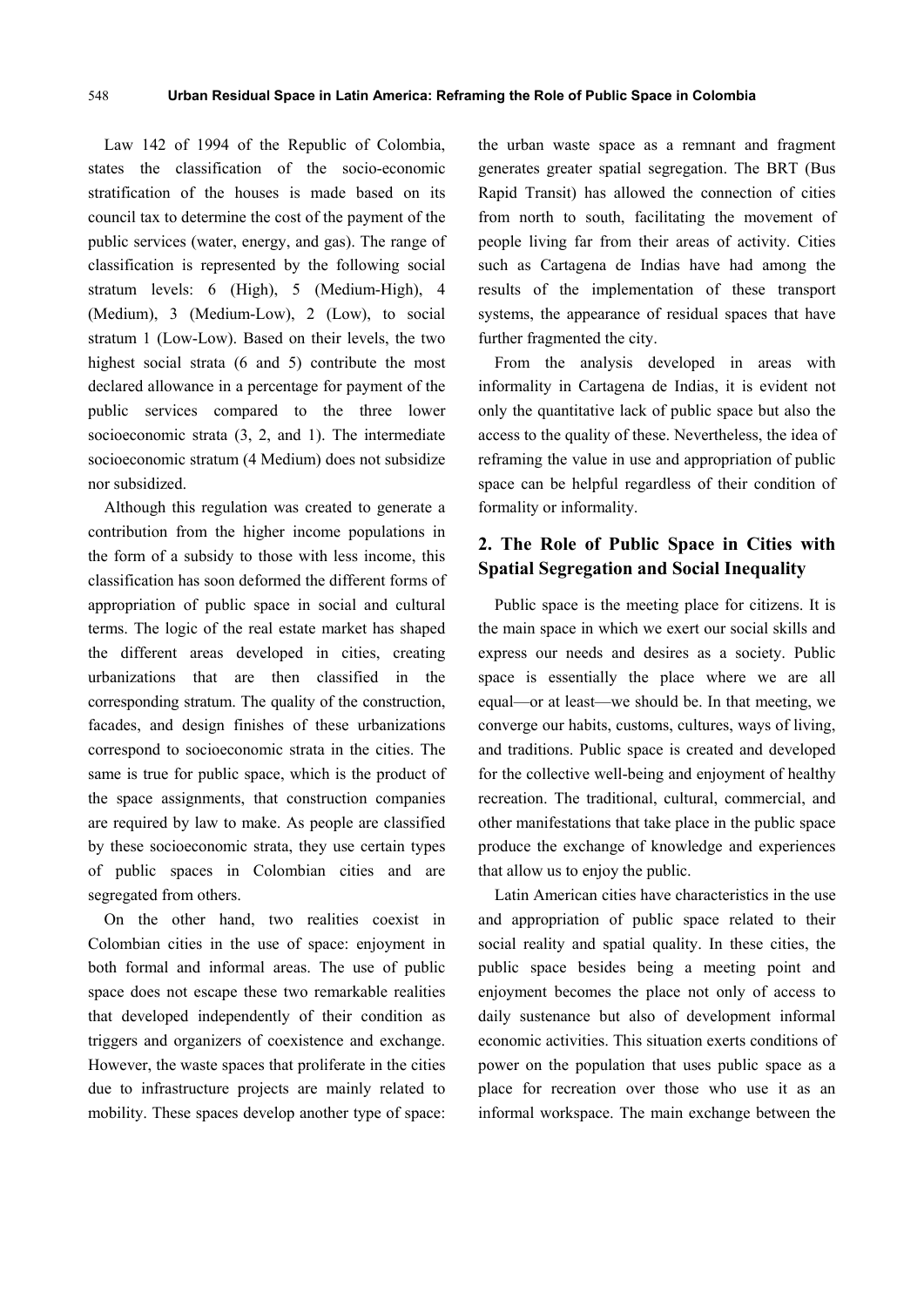two population groups is not through social integration but the economic exchange with the purchase and sale of commercial products derived from the informal activity.

The spatial organization of the city plays an important role in the function of public spaces in the city. Urban fragmentation contributes to spatial segregation; consequently, social inequality. However, not only the physical conditions of a city contribute or not to the quality and enjoyment of its public space. The policies developed by cities and the application of these policies have a high interference to produce greater equality and decrease the social gap in the countries of the global south.

UNESCO declared in 1984 Cartagena de Indias as a World Heritage Site thanks to its high historical, cultural, and architectural value. On the other hand, it is one of the Colombian cities with the greatest social inequality. The poverty of the city's peripheral areas contrasts with the privileged residential areas as well as the tourist ones. For this reason, public space plays an important role in overcoming social inequality and spatial segregation.

All complex societies are characterized to different degrees by the unequal distribution of socially generated material and symbolic rewards. The term social stratification describes the systematic structures of inequality [1]. From the observation in the neighbourhood of "El Pozón" in the city of Cartagena de Indias, and the exploration of this statement by Otero, Di Virgilio & Boniolo, the concern to investigate the role of public spaces in cities of countries as complex as Colombia began. In this sense, between 2016 and 2018, a series of international workshops were held with architecture students and professors from Italian universities (Polytechnic of Turin, University IUAV of Venice and University of Ferrara) and the Pontifical Xavierian University to study various phenomena in Colombian cities.

The social appropriation of people with the public space was studied based on this academic and research committee. The research aimed to include in the proposals, the participation of the communities that use public space. For this purpose, the methodology of the Spanish collective "Arquitectos de Cabecera" was applied, which consists of participatory design and collective intelligence. To do so, the following was taken into account the problem as an opportunity in these urban settlements and their necessary revitalization in a context of change in what they represent in terms of social and cultural symbolism, in the reconfiguration of the discourses on the spatial specificity of urbanism towards a new way of conceiving cities and urban life [2]. The work carried out in three specific moments has made it possible to explore in different circumstances how the inhabitants use, appropriate, and live their territory.

Cultural practices in the territory itself teach the way people recognize their environment, allowing them to become partners in the decisions taken. Architecture students design proposals from the participating universities under the guidance of the professors along with the citizens. Social inequalities are not natural but, on the contrary, the result of a process of socio-cultural construction [1]. Therefore, in this project, the cultural experience that the communities have in these environments has been especially valued.

During these three years, three workshops held one per year. The first workshop was held in 2016 in Bocachica by architecture students and professors at "Nuevos Territorios" (New Territories) workshop from the Pontifical Xavierian University with ETSAB of Barcelona, the Spanish collective "Arquitectos de Cabecera" and local universities in Cartagena de Indias. A second workshop was in 2017 between architecture professors of the Polytechnic of Turin along with students and professors of the Pontifical Xavierian University. One other workshop was in 2018 among architecture students and professors of the IUAV University of Venice, the University of Ferrara, and the Pontifical Xavierian University.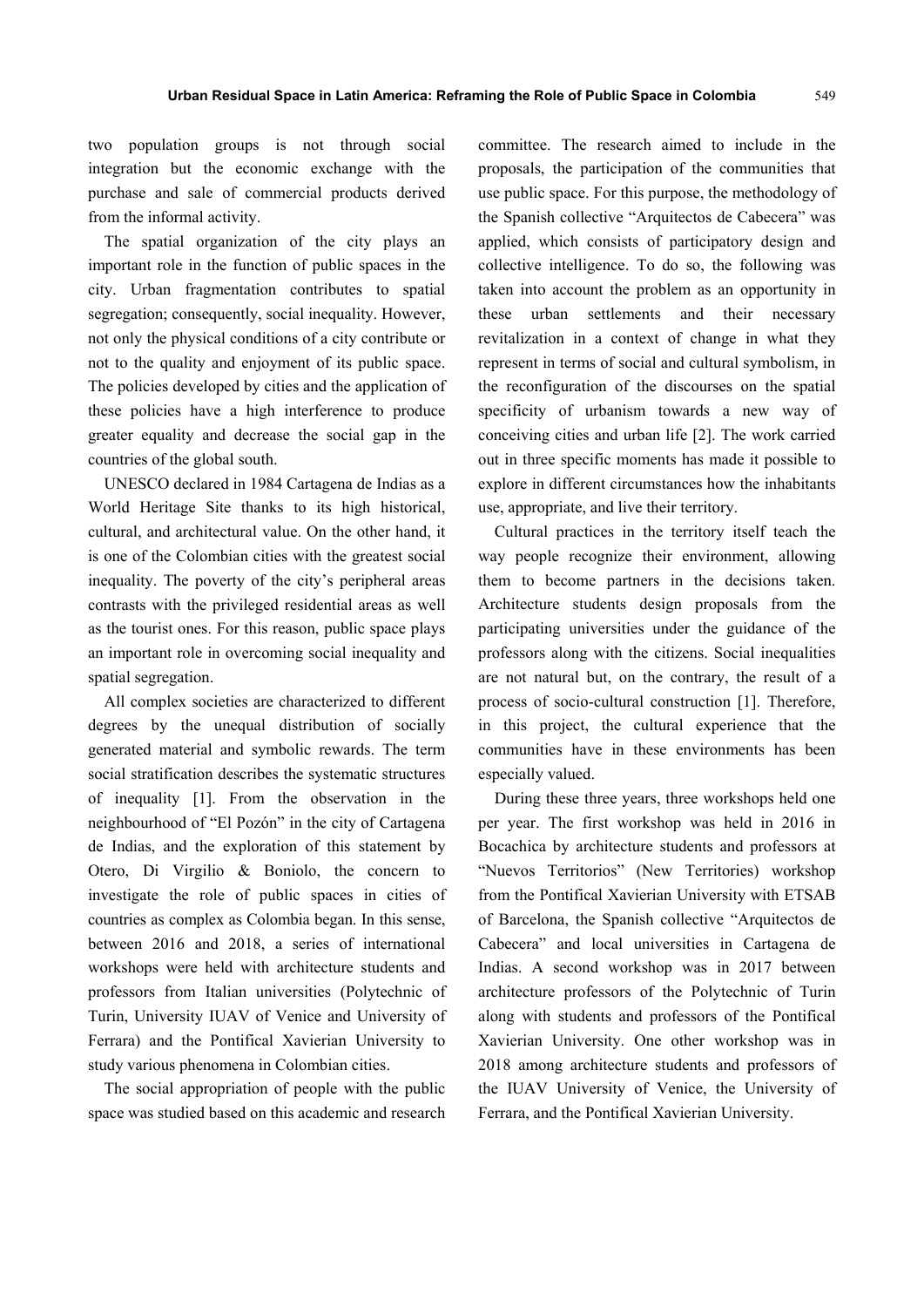

**Fig. 1 Workshop 2018, El Pozòn neighbourhood (lecturers and kids of local community of El Pozòn).** 

In this sense, the main purpose is to analyse, document, and make visible the experience of the project in the field especially the one carried out in the neighbourhood "El Pozón". Moreover, it aims to broaden the understanding of the role of public space in conditions of informality from a variety of perspectives. The methodology used was the base of the development of the work. This project research has been the starting point to deepen the territories from a perspective of innovation and social appropriation. In this sense, the research provides solutions to social problems in contexts of uncertainty and informality.

The international workshops encouraged the understanding of Colombian and Italian architects and students about El Pozón. The field visits that took place in these places were analysed and documented, accompanied by explorations, interviews, and surveys. The documentation of archives and plans of the city of Cartagena de Indias was also considered to allow a better understanding of the spontaneous appearance and subsequent development of the neighbourhood El Pozón.

This first approach identified the failure in terms of liveability that this part of the population has. On the other hand, it facilitated understanding and reflection on the use and appropriation of public space to develop architectural proposals. These proposals are especially related to habitat and public space, showing that it is possible to restructure the urban development of cities by reframing the role of public space.

The urban growth in Cartagena de Indias has been mainly due to the accelerated increase of its constructions [3]. For this reason, it is important to open new fields of study that face realities, for instance, the informal development in the city. These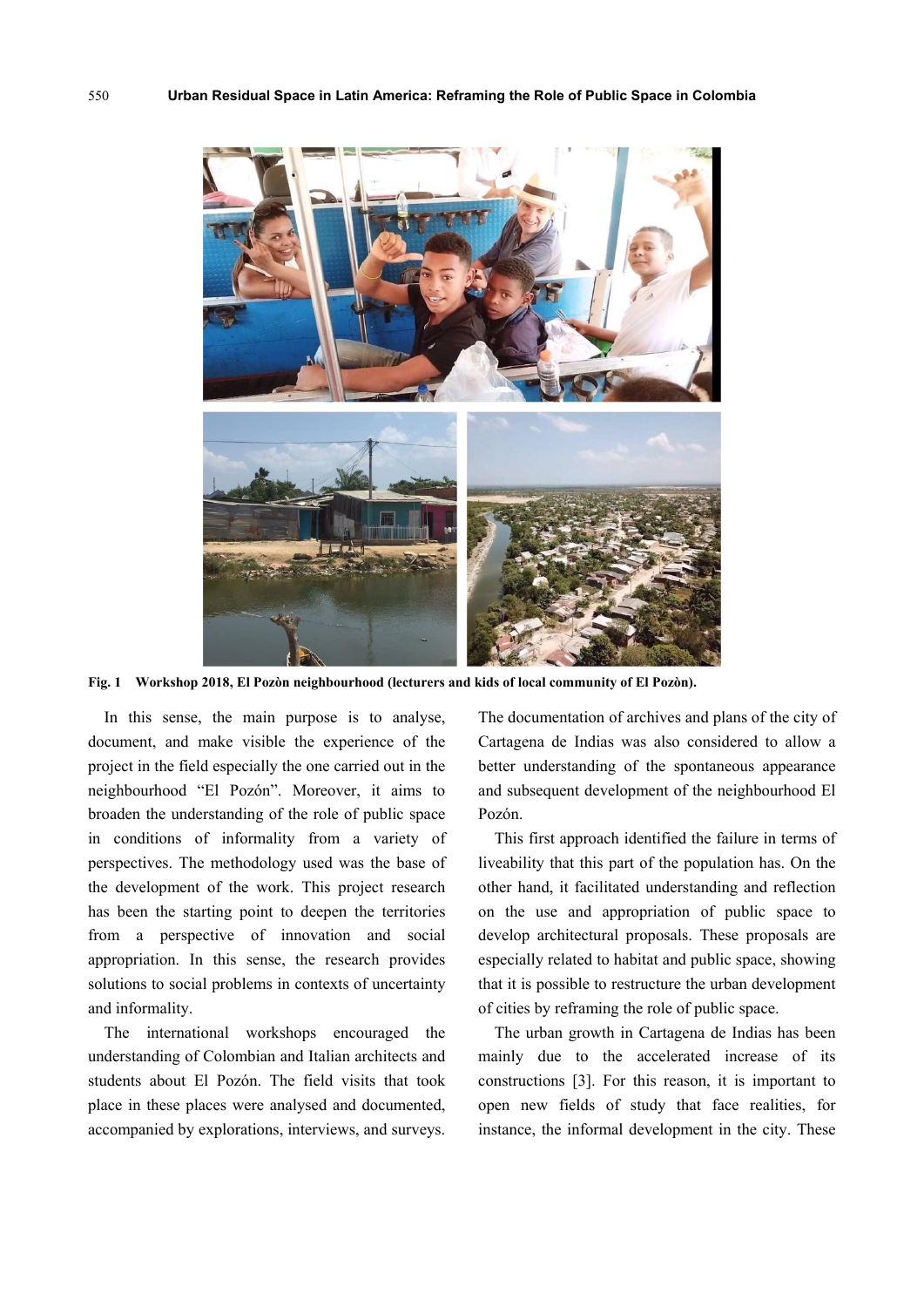constructions developed in the city have contributed to a transformation of the urban landscape, with a new urban public space that appears with new functions, forms, and meanings [3]. Hence, this work explores the possibility of developing projects that result from the identification of gaps in architecture, especially in social contexts of informality.

# **3. Social Appropriation, Opportunities of the Role of Public Space in Informal Contexts in Cartagena de Indias**

The unplanned urban growth of the city of Cartagena de Indias profoundly transformed its landscape, leading to spatial segregation and a weakening of the social fabric. This occurs particularly in populations living in the surroundings. This social and economic exclusion suffered by a large part of the population of Cartagena de Indias has meant that certain social and cultural practices that are rich in tradition have been affected and eroded.

In a context of changes and contradictory trends, many of the cities in Latin America have leaped scale, on the one hand, and have increased social inequalities, on the other [4]. This is widely seen in the literature of the United Nations Organization. The organization states that Latin America is the most unequal region in the world since 1970. On the other hand, in Colombia, the issue of poverty has been widely addressed by different areas of social science. However, urban poverty is an issue that is now being addressed from a spatial physical perspective, differentiating the characteristics, determinants, and dynamics of poor people living in large cities [5]. Cartagena de Indias is one of these cities that fit the above description since it has a great richness in its natural resources, architecture, history, and tourism, at the same time, a strong and growing economic and social inequality among its inhabitants.

The territorial organization of the District of Cartagena de Indias is composed of three localities that in turn group the neighbourhood, for instance, the

Historical, and North Caribbean locality, the tourist locality of "La Ciénaga de La Virgen", and the industrial locality of "La Bahía". The neighbourhood "El Pozón" is in the locality of "La Virgen y Turística". Despite being the town with the largest area, it has the worst quality of life, less area of public space, and less possibility of access to education and health.

The spatial focus of poverty in specific sectors of the city, such as the neighbourhoods near the Ciénaga de La Virgen, not only concentrates the poorest population but also the one with the lowest educational achievements. Another interesting result, which is in line with international literature, is that there is also a high proportion of inhabitants who recognize themselves as black in the poorest neighbourhoods of Cartagena [5]. The condition of poverty and the lack of access to decent living conditions was one of the reasons for choosing the neighbourhood of El Pozón as a case study, taking into account the great cultural richness and traditions of the Afro-Colombian population located in the neighbourhood.

In addition, another of the motivations for choosing this neighbourhood in the presentation of this article is that the literature review identified that the El Pozón neighbourhood meets one of the characteristics that make it ideal to put forward proposals for public space there: poor people are not only spatially concentrated in specific places in the city, but also do not have the social conditions and opportunities necessary to overcome this situation, which leads them to remain in a permanent circle of poverty [5].

The experience documented in this article is an approach to the awareness of the reality of populations that, in contexts of informality, possess valuable knowledge that leads to better decision making to build their habitat. The methodology used included direct observation, literature review, and information gathering, application of questionnaires, surveys, and interviews, as well as the elaboration of cartography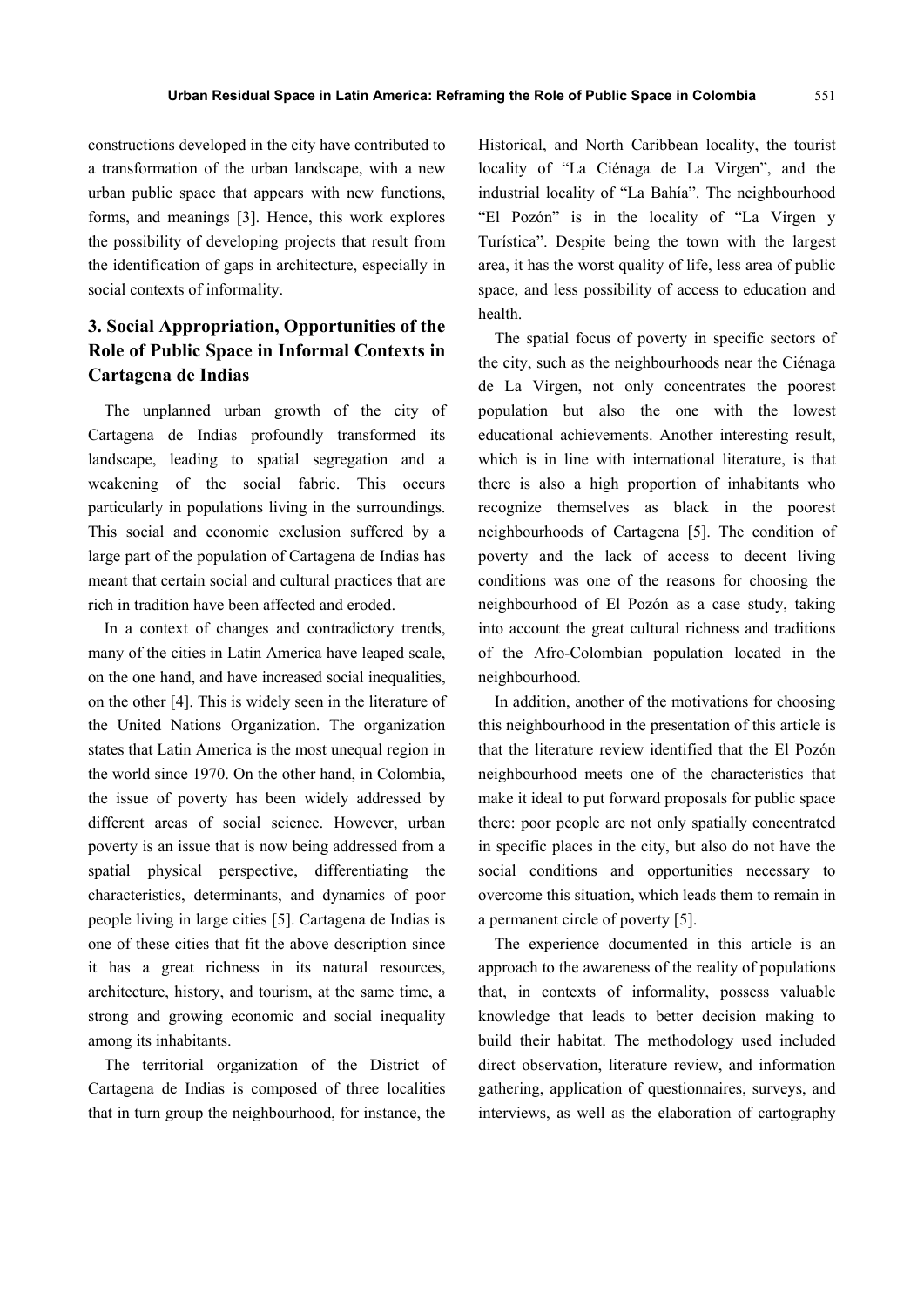and collective mapping that allowed the documentation and construction of relevant information so that the students guided by the teachers could elaborate the proposals they presented.

The workshop is part of the project line of urban settlements of the New Territories project of the Department of Architecture of the Pontifical Xavierian University. The purpose of the project is the understanding of architecture, city, and territory in emerging contexts and emphasizes the design of proposals for vulnerable communities.

The main challenge of the international workshops was to organize an action-research in different areas of Cartagena de Indias to know the most urgent problems to be faced from the urban and architectural project. The cultural and academic exchange between students and professors from the participating countries provided a global vision of a local problem.

The international workshops were in different areas of Cartagena de Indias, Barù, and Bocachica. The studies were in the urban area of the San Felipe Castle, the forts of San Fernando and San José, the Ciénaga de La Virgen, the neighbourhood of El Pozón, and the island of Tierra Bomba.

The experience had the participation and support of the Training Centre of the Spanish Agency for International Development Cooperation, the collective Arquitectos de Cabecera, the Heritage Department of the Colombian Ministry of Culture, the Escuela Taller de Cartagena, the Taller de Carpintería de Rivera, the representatives of the Community Councils of Barú and Bocachica, the principals and students of the school in the neighbourhood of El Pozón and the community leaders of this neighbourhood.

The workshops were based on the previous analysis made by the students and professors at the universities in Italy and Colombia linked to the experience. From this approach, the particularities of the chosen areas were understood and contextualized. This was possible by recognizing the physical-spatial, socio-cultural, and environmental dimensions of the neighbourhood El Pozón to:

(a) Investigate new forms of participatory consensus involving citizens in decision making about the role of their public space. (b) Analyse the socio-cultural conditions as an opportunity for the empowerment of these populations in vulnerable conditions. (c) Develop the concept of collective intelligence and social appropriation involving the community in the design of proposals. (d) Contribute to the social transformation of a community with high cultural and traditional values.

This previous analysis included the intervention areas, their values, and their relationship with the Ciénaga de La Virgen and the rest of the city. Furthermore, it defined the phases of intervention and community participation. It also established how we should plan and intervene towards truly ecological, fair, inclusive, and healthy scenarios [6].

#### *3.1 Methodology*

The inclusion of the citizenry in the processes of resignification of the role of public space becomes important in contexts of informality for the following reasons: the population that makes use of these spaces has a social appropriation of them. This appropriation occurs from the complexity of the environment they inhabit, in the precariousness of their homes. It becomes then, the public space of the neighbourhood, the place where all converge with their socioeconomic difficulties and precariousness.

The activities developed with the population of the neighbourhood of El Pozón show that, by bringing together citizens to share in the transformations of their environment, positive changes are generated because their capacities, cultural values, and traditions are also empowered and involved. In other words, our built environments may become more humane, kinder, more liveable spaces [6].

The work carried out about El Pozón included various methodologies focused on the user and his relationship with the context. By using the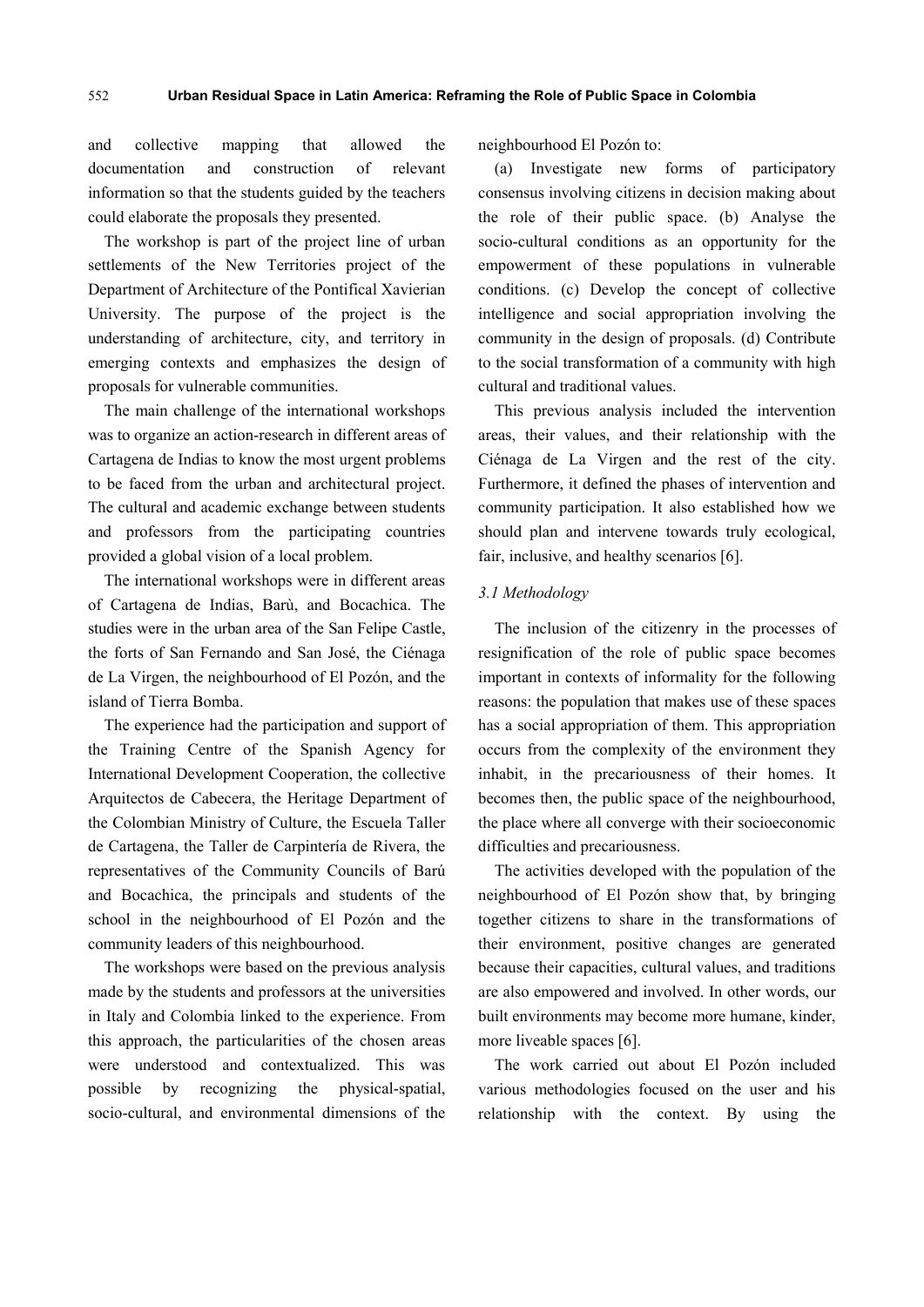methodology applied by the Spanish collective Arquitectos de Cabecera (AC) it has been possible to establish direct articulation with the inhabitants of the environments that were analysed. This methodology is based on the look from the inside to the outside and allows Research by doing and Research by design. As a result, citizen participation is a key element both in the democratic construction of the city in general and in collaborative urban planning in particular [6]. This strategy of the AC collective allows the profession of architecture to be staged with mutual learning between the community and the design discipline.

The approach of students and lecturers from the general and global vision of the territory under study to the specific requirements of the environment proved that citizen participation is an unbeatable source of innovation and a channel to enrich urban projects, as it allows them to adapt to the needs of the population [6].

The extensive fieldwork, mapping, architectural survey, and analysis of the urban fabric were inputs in articulation with citizen participation. This resulted in proposals that, at the same time, led to actions of social appropriation of the cultural and traditional heritage that the communities possess. For this reason, it is necessary to conceive of the public as plural and contested notion, defending that citizens' rights to use public space must be based on reaffirming identities, reversing inequalities, and preserving differences [7]. For this, it is necessary to conceive of public space from a socio-cultural dimension [8].

This postulate of the socio-cultural dimension was key in the development of the proposals since it is from that the place of the relationship is conceived, the encounter between people, the movement and the sense of community, and that the concepts of space and place are converging to define the public space [9]. The combination of the variables and instruments that compose the methodology used in articulation with the lived experience with the communities was valuable inputs for the work teams.

The reality of the territory, already proven through the verification of the information that they had previously collected and organized, facilitated the insertion of students and teachers in the multiple visits that were made to the El Pozón.

#### **4. El Pozón**

#### *4.1 Features of El Pozón*

El Pozón is part of the edge of the area of the Ciénaga de La Virgen. The population that lives in the neighbourhood is around 10% of the population of Cartagena [10]. According to data from the Bank of the Republic, by 2017 the district administration had not resolved basic problems such as access to drinking water continuously, the availability of sewage and options for the neighbourhood's population to accumulate productive human capital [10]. Between 2016 and 2018 when the three international workshops were held, the population still suffered from the same precariousness. It is a neighbourhood that was created from informality with the population that was arriving and occupying the edges of the Ciénaga de La Virgen. Some of the people who occupied these spaces came from other areas of the country. The neighbourhood is also currently occupied by Afro-Colombians with a rich living memory of culture, traditions, and knowledge. This population possesses valuable knowledge in craftsmanship that has not yet been capitalized on for them as a source of income in productive activities.

The traditional crafts and cultural practices of this population are the cultural, artisanal, and productive heritage that expresses a constant relationship between the local environment and the natural elements that surround them. The neighbourhood El Pozón in La Ciénaga de La Virgen is a reference of great importance to explain the behaviour of the society-nature relationship or the requirement of natural resources that make its inhabitants. It is necessary to start from the fact that the development and basic facilities are minimal for the case of this locality, where it is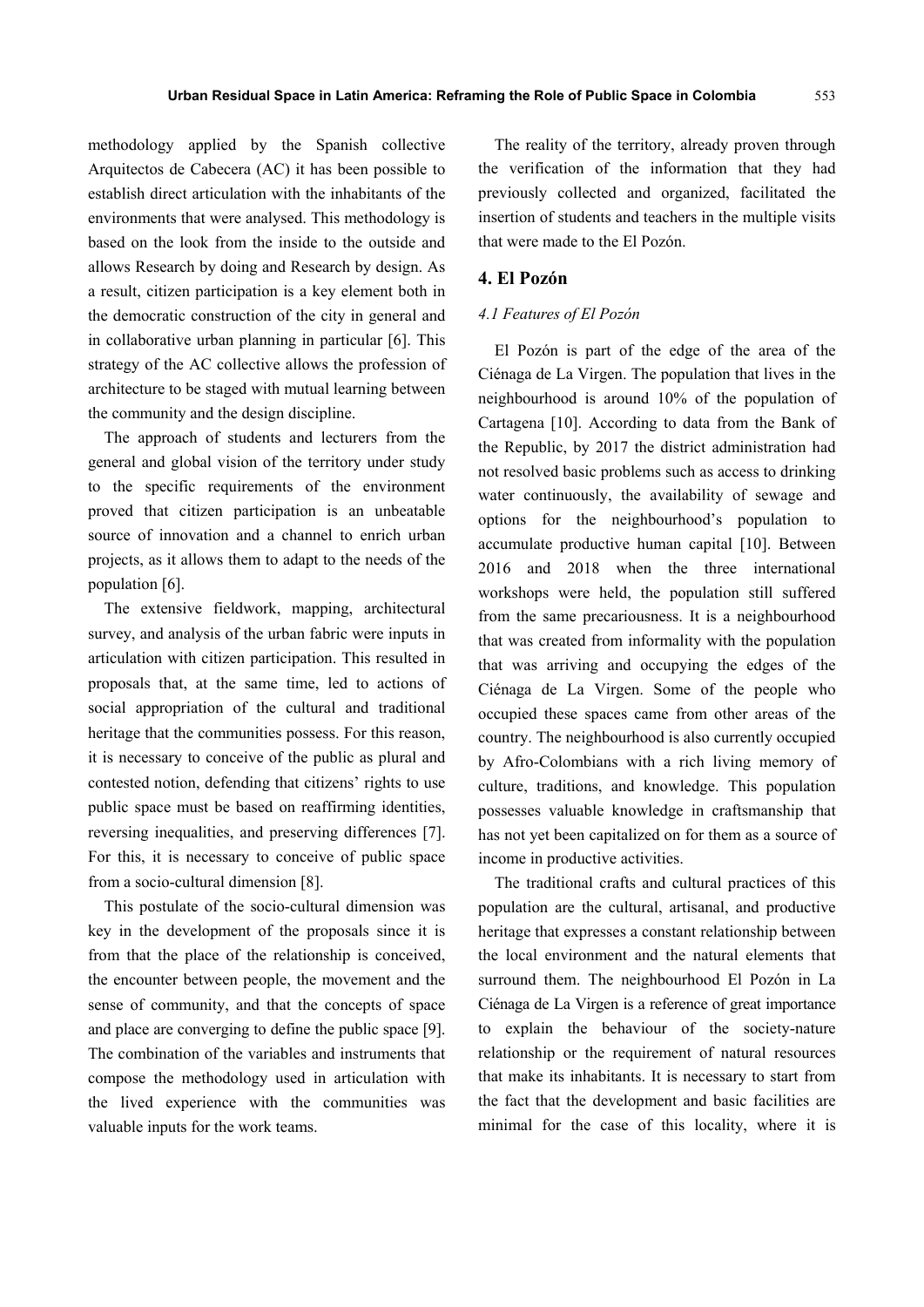possible to verify that most of its inhabitants are dedicated to the trade of being construction workers [11].

According to SISBEN data (Beneficiary Selection Colombian System for Social Programs), 75% of the population in misery in Cartagena, according to the UBN (Unsatisfied Basic Needs) index, lives in areas at risk of flooding or landslides in neighbourhoods near the Ciénaga de La Virgen [10]. Among these neighbourhoods is El Pozón, which despite this condition has the traditional skills and knowledge that could be a lever to overcome social inequality collectively. On the other hand, in terms of access to education, the data show that the less educated population is concentrated in the neighbourhoods around the Ciénaga de La Virgen. The average number of years of education in the El Pozón neighbourhood (the most populated neighbourhood in Cartagena) is 6.4 years, while in the Crespo neighbourhood (with a medium-high socio-economic level) it reaches 9.2 years, i.e., an average difference of nearly three years [10].

### *4.2 The Proposals of the Students in El Pozón with the Guidance of the Lecturers*

The proposals developed by the students with the guidance of professors from the participating universities included a high social and cultural component. The projects focused on housing improvement and cultural empowerment through the social appropriation of community knowledge and traditions. The role of public space in this neighbourhood was an important element considering the few cultural and recreational facilities that the neighbourhood has. The spatial distribution of urban facilities has been nodal in both economic and social infrastructure and has restricted the population's access to certain developments or specific areas of economic interest, which has generated the "spatial marginalization" of the populations [11].

In the students' proposals, not only the issue of public space was involved from the perspective of collective urbanism. There were also workshops in which the artisan population taught the students some simple carpentry techniques so that the students could better understand their traditions and cultural practices. It was a collaborative exercise that also involved identifying the everyday objects in wood that this population uses. Therefore, crafts that the communities of the neighbourhood of El Pozón know and practice, such as tables, rocking chairs and traditional wooden objects, have a great cultural, artistic and social value that was valued and incorporated by the students in their projects.

Despite the informal nature of much of the El Pozón neighbourhood, and the fact that this is a basic problem that leads to the community not having a system of nomenclature in its streets and all other public services [12], its cultural practices become a great heritage of social appropriation that allows the community to be empowered, even if they suffer from precariousness.

#### **5. Results, Discussions, and Conclusions**

The results were varied: in addition to the proposals that the students created with the guidance of their professors, there was a linkage of the community in the process of creation. The community was involved and recognized its territory based on the natural, cultural, and traditional values they have.

The proposals were socialized with the community and were given the planimetry products of their housing. The collaborative work between students and professors of various backgrounds, nationalities, and visions enriched the view of the territory. The community felt recognized, appreciated, visible, and valued not only from their traditional and cultural knowledge but also from the human aspect.

In the international workshops, new materials and collaborations between the participating universities were produced. At the beginning of 2018, the book *The Culture of the City* was published by the Polytechnic of Turin in which the experiences carried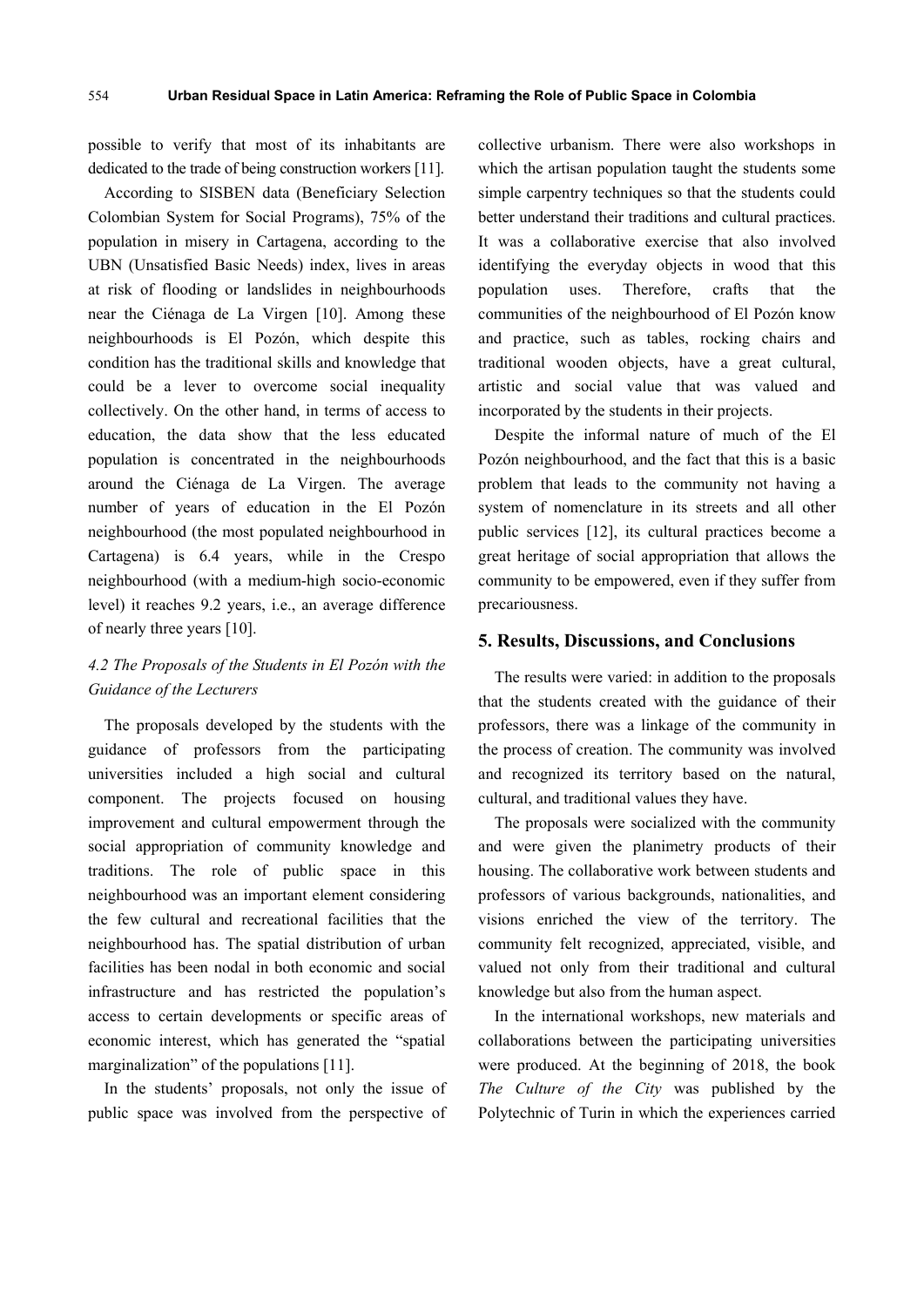out between 2016 and 2017 in the different cities of Colombia are collected. The works developed in Cartagena by the students were disseminated in two exhibitions in mid-2018: One in the Gino Valle Hall of the IUAV University of Venice and the other in the University of Ferrara.

#### *5.1 Conclusions*

The development of the three international workshops in three different moments showed that it is possible to carry out a research project and collaborative work between academic institutions, collectives, government entities, and the community.

For the students from Colombia, as well as for those from Italy, it was a challenge to approach realities not so common for them from the experiential point of view. Although they usually develop proposals in territories, being able to appreciate and experience the first-hand reality of the precariousness and socio-spatial segregation of many inhabitants in a city visible internationally was enriching for them.

The professors, some from Bogotá, and others from cities in Italy, although experts in the type of practice to be carried out and from the profession, it was an interesting challenge to put their knowledge on display with the interaction of the communities and their traditional and cultural knowledge.

The community, generous in their participation, contributed proposed ideas and taught their trades to students and lecturers with short and basic courses.

The proposals developed by the students are feasible in this neighbourhood since the feasibility of the interventions. This also resulted in the ability of students and lecturers to adapt the proposals to the real and changing physical contexts.

#### **Acknowledgement(s)**

Author wishing to acknowledge to all the participants: students and lecturers of the atelier "New Territories" of Pontifical Xavierian University (Carlos Hernández Correa, José Luis Bucheli Agualimpia, Alberto Aranda), Polytechnic of Turin (Paolo Mellano, Annalisa Dameri, Silvia Gron, Roberto Giordano), University IUAV of Venice (Armando Dal Fabbro, Enrico Fontanari), University of Ferrara (Alessandro Massarente, Alessandro Tessari), Spanish Collective Arquitectos de Cabecera, Spanish Agency for International Development Cooperation (AECID) in Cartagena de Indias and Community of El Pozòn.

#### **References**

- [1] Di Virgilio, M. M., Otero, M. P., Boniolo, P., et al. 2010. *Pobreza y desigualdad en América Latina y el Caribe*. 1st ed. Latin American Social Council-CLACSO, p. 11. (in Spanish)
- [2] Hernández Correa, C., Bucheli Agualimpia, J. L., and Ramírez Ibàñez, C. 2018. "Emerging Heritage and Social Appropriation Experiences in Cartagena de Indias, Getsemanì and Bocachica by the International Studies Program, PEI and the Project New Territories and Emerging Cartographies." In *The Culture of the City*, edited by Dameri, A., Giordano, R., Gron, S., Mellano, P., Rodelo Torres, L. M., Rossi Gonzalez, C. J. p. 278.
- [3] Rodelo Torres, L. M. 2018. "The Culture of the City in the Architectural and Planning Processes of the Interventions in the Ambiental Complex Contexts." In *The Culture of the City*, edited by Dameri, A., Giordano, R., Gron, S., Mellano, P., Rodelo Torres, L. M., Rossi Gonzalez, C. J. p. 107.
- [4] Segovia, O., and Jordán, R. 2005. *Espacios públicos urbanos, pobreza y construcción social*. CEPAL, p. 7. (in Spanish)
- [5] Pérez, G. J. V., and Salazar Mejía, I. 2007. "La pobreza en Cartagena: Un análisis por barrios." Centro de Estudios Económicos Regionales, Banco de la Republica, pp. 7-23. (in Spanish)
- [6] López de Lucio, R. 2019. *Paisaje Transversal: Escuchar y transformar la ciudad, urbanismo colaborativo y participación ciudadana*, pp.11-3. (in Spanish)
- [7] Berroeta Torres, H., and Vidal Moranta, T. 2012. "The Notion of Public Space and the Shaping of the City: A Framework for the Stories of Loss, Civility and Dispute." *Journal Polis Latinoamericana* 31: 11-3.
- [8] Rincón, E. 2010. "Experiencias urbanas en jóvenes: una posibilidad para el aprendizaje." Degree thesis, Pedagógica Nacional University. (in Spanish)
- [9] Garnica, R. 2016. "Metodología para la Medición del Déficit Cualitativo de Espacio Público en Colombia: un Indicador Clave del Ordenamiento Territorial." *Revista de Urbanismo* 35: 11. (in Spanish)
- [10] Ayala García, J., and Meisel Roca, A. 2017. "Cartagena